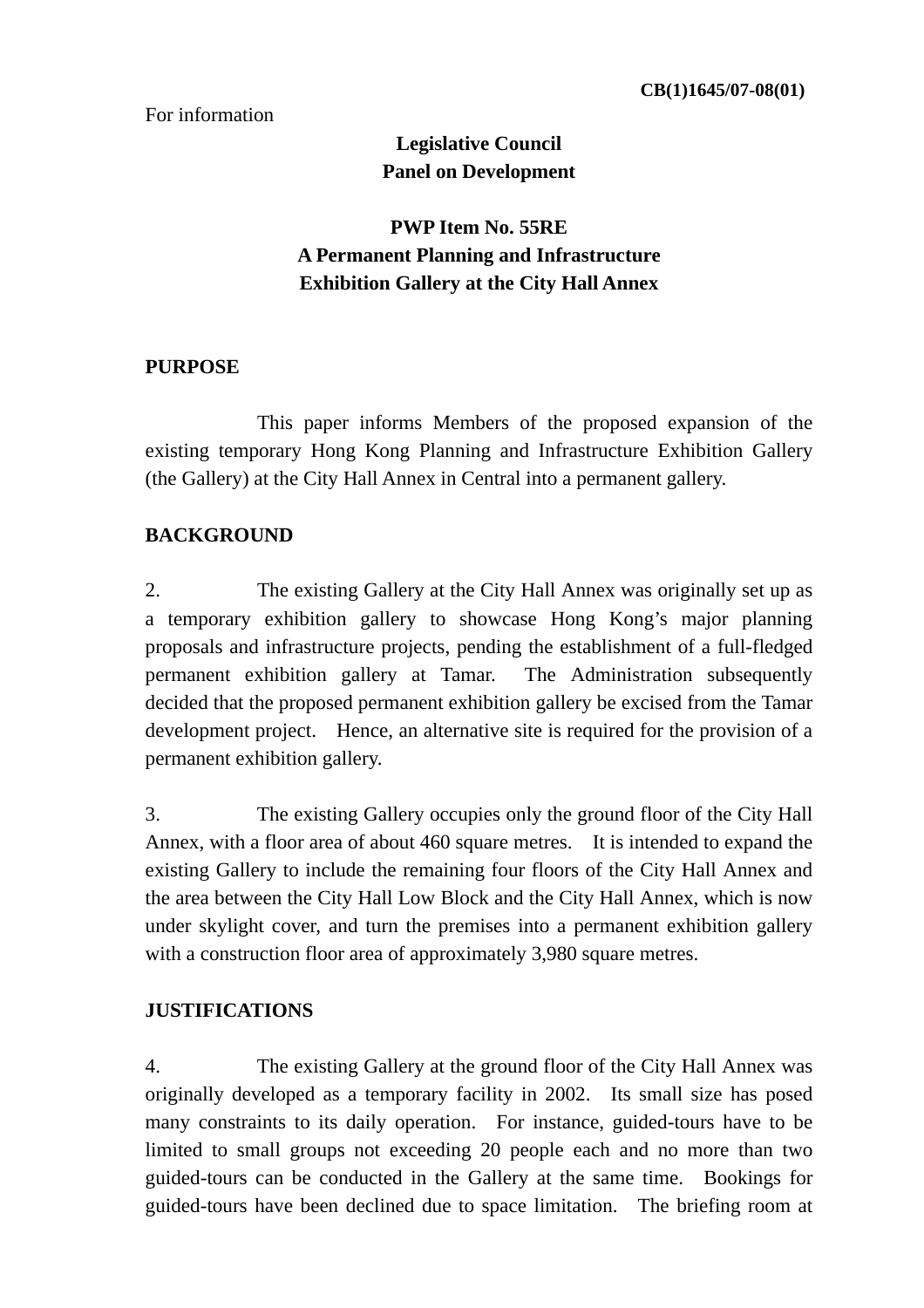the existing Gallery (with a floor area of about  $22m^2$ ) allows only about 12 visitors inside. Moreover, there is no space for conducting public forums, workshops or large scale themed exhibitions to engage the public and seek their views on planning and infrastructure projects. Other public and private venues have been relied upon instead but their availability is much constrained by the popular demand for these facilities. The situation is unlikely to improve with increasing public interest in involvement in planning and infrastructure projects and the Administration's commitment to engage the public on these projects.

5. The proposed permanent gallery will provide additional space and a flexible design to overcome the operational constraints as mentioned in paragraph 4 above and provide better services to local, Mainland and overseas visitors. Extensive and robust outreach and publicity programmes will be implemented to promote the proposed permanent gallery, including the expansion of existing outreach programmes to schools and different community groups and the participation in and co-organization with, e.g., professional institutes of various community programmes.

- 6. The objectives of establishing the permanent exhibition gallery are:
	- (a) to showcase Hong Kong's major planning proposals and infrastructure projects;
	- (b) to manifest the vision of our city's future development for engaging the community;
	- (c) to provide a convenient venue for a variety of exhibitions, meetings, and public consultation forums on planning and infrastructure development proposals;
	- (d) to provide community and educational facilities including a resource centre for planning and infrastructure; and
	- (e) to create a tourist attraction to help promote Hong Kong as Asia's world city.
- 7. The proposed permanent gallery will provide a venue for :
	- (a) displaying exhibits on planning and infrastructure under various themes such as the history of Hong Kong's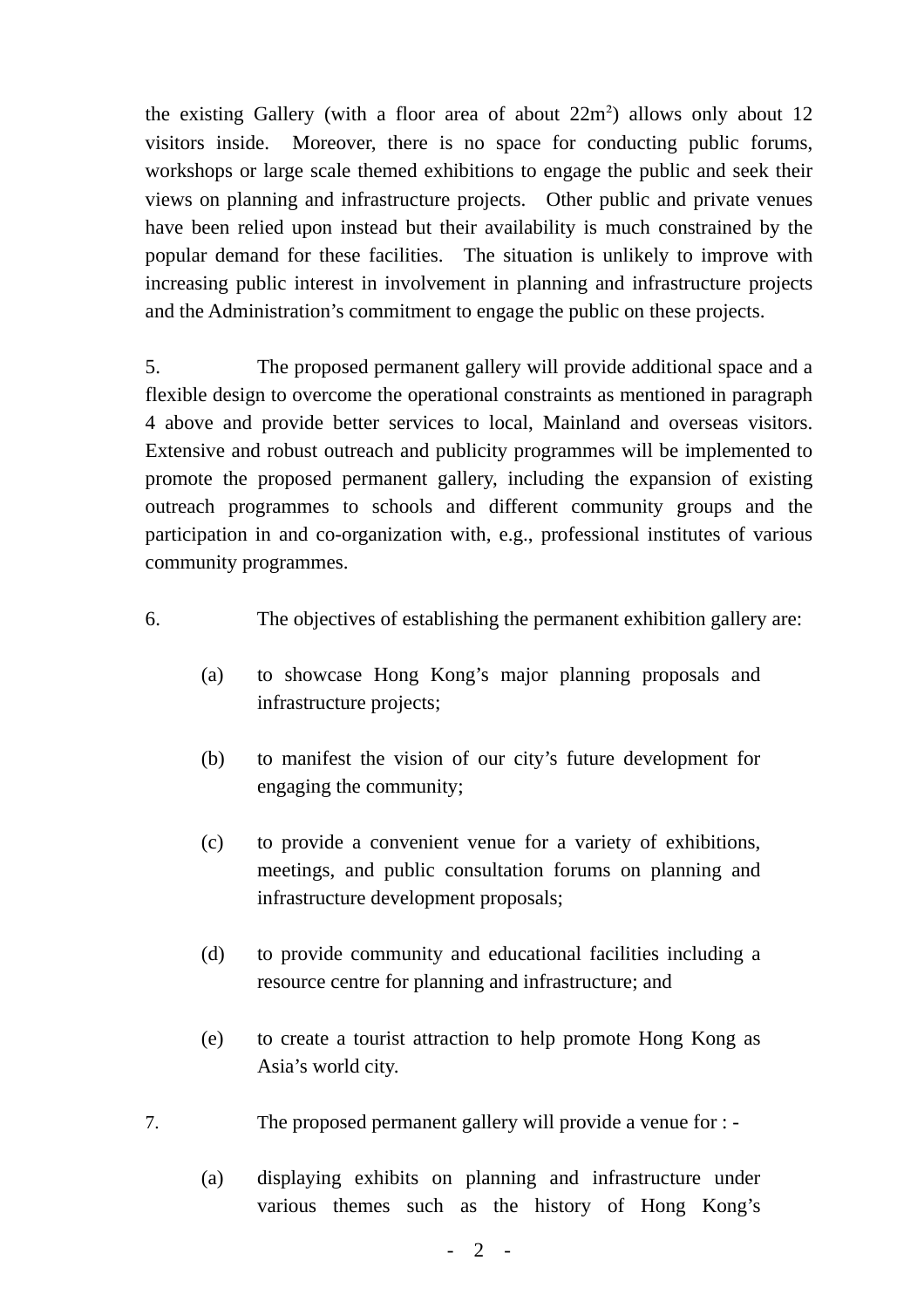development, different levels of planning including cross-boundary, territorial and district planning, the living environment concerning urban design, culture and heritage, transport and communications, and sustainable development;

- (b) temporary display of models and presentation materials for engaging the public on planning and infrastructure projects;
- (c) conducting forums and workshops to engage the public and seek their views on planning and infrastructure projects. A multi-purpose hall with a seating capacity of about 150 will be provided in the permanent gallery for such a purpose;
- (d) conducting briefings for and holding discussion sessions with visitors from the Mainland and overseas;
- (e) a resource centre where there will be books, journals and internet facilities through which the public can obtain detailed information on planning and infrastructural development. The main users of this educational facility will be university and secondary school students; and
- (f) guided-tours for visitors, including school groups, community groups and visitors from the Mainland and overseas;

8. The City Hall Annex is situated at a convenient location at the Central harbourfront and easily accessible by public transport. A permanent gallery at this location will be highly complementary to the uses and activities at the adjacent City Hall. The permanent gallery will be connected to the new harbourfront open space to its north by a convenient pedestrian network.

9. Major cities such as Shanghai, Beijing, Singapore and Sydney all have a central exhibition venue to display and share with the public their city's vision for planning and infrastructure projects. Such exhibitions have projected a positive image of the cities and the venues have also become major tourist attractions.

10. To make way for the establishment of the proposed permanent gallery, the existing offices of the Food and Environmental Hygiene Department and the Liquor Licensing Board on the 1/F to 4/F of the City Hall Annex have to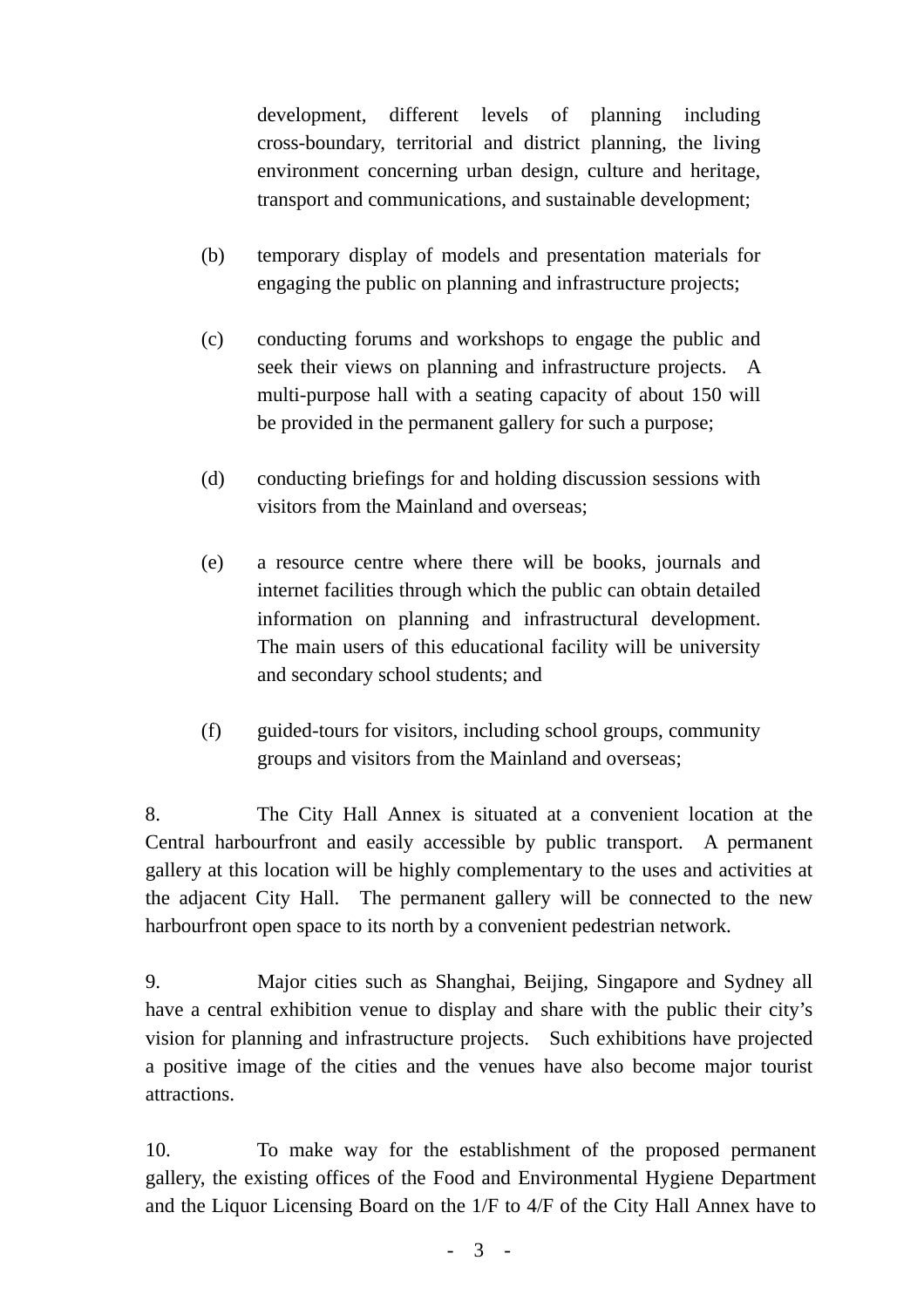be relocated to other premises for continued operation. There is a need for fitting-out new office premises to accommodate these offices.

11. There has been great demand from Mainland and overseas visitors as well as local residents, in particular school students, for the services of the existing Gallery at the City Hall Annex. The Gallery, however, will have to be closed for the construction works of the proposed permanent gallery. We therefore also propose to provide a temporary exhibition gallery in the interim to maintain services to the public during the construction period.

## **PROJECT SCOPE AND NATURE**

- 12. The scope of **55RE** includes
	- (a) the refurbishment of the City Hall Annex 1/F to 4/F and upgrading of the existing Hong Kong Planning and Infrastructure Exhibition Gallery (the Gallery) on the G/F to provide a main foyer, a multi-purpose hall, three meeting rooms, exhibition areas, a resource centre, and administrative and supporting facilities such as offices, server room, store rooms for display systems, exhibits and props for special events;
	- (b) the fabrication and installation of new exhibits;
	- (c) the fitting-out of new offices for relocating the existing offices of the Food and Environmental Hygiene Department and the Liquor Licensing Board on the 1/F to 4/F of the City Hall Annex to make way for the establishment of the proposed permanent gallery; and
	- (d) the provision of a temporary gallery to maintain service to the public when the existing Gallery in the City Hall Annex is closed for construction works.

13. We plan to start the proposed works in paragraphs 12(c) and (d) above in September 2008, and the refurbishment/upgrading works in paragraph 12(a) and (b) above in April 2009 for completion in June 2012. A location plan of the proposed permanent gallery is at **Enclosure 1**. Views of the existing gallery and the proposed permanent gallery (artist's impression) are at **Enclosure 2**.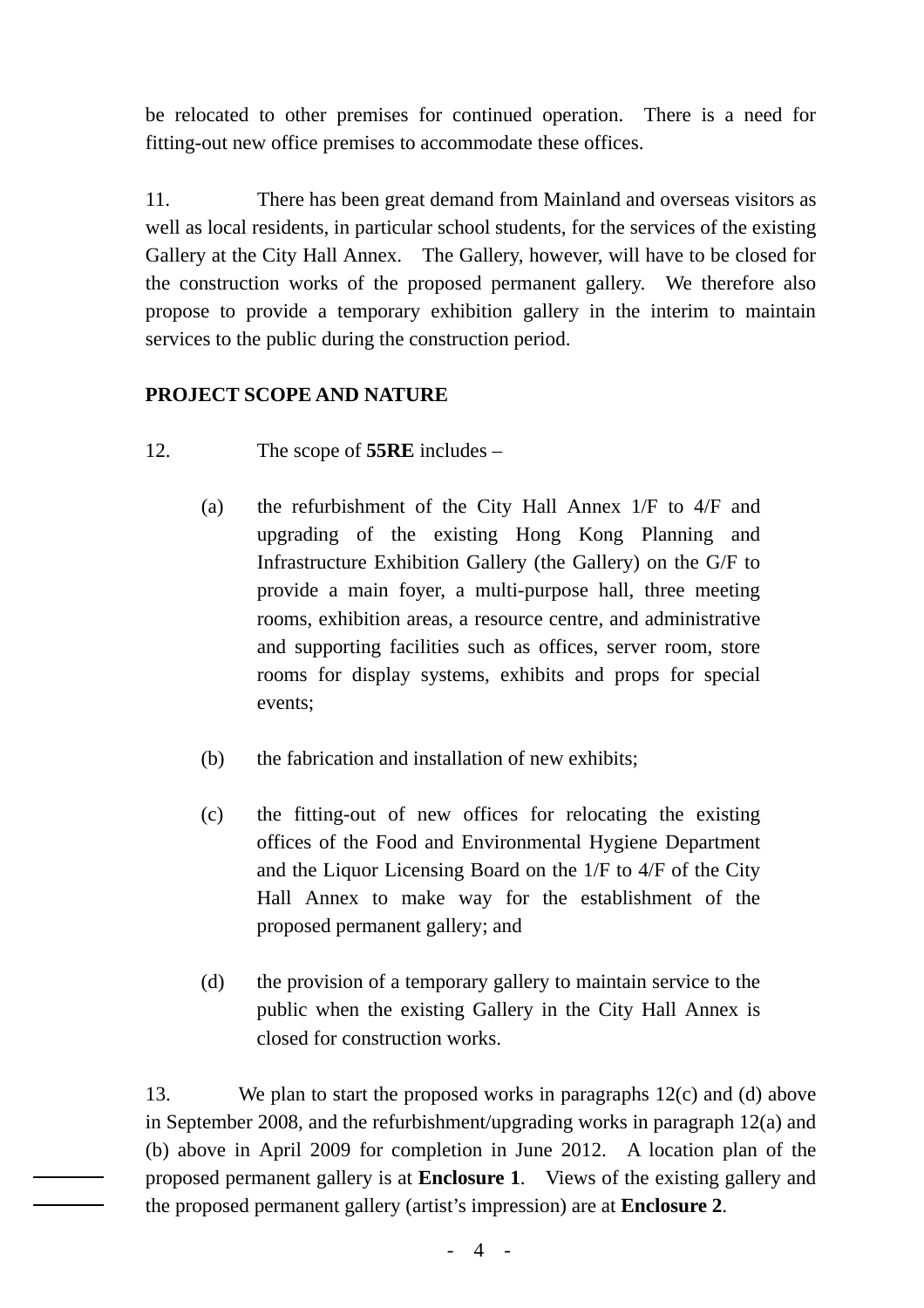### **FINANCIAL IMPLICATIONS**

14. We estimate the capital cost of the project to be \$253.7 million in money-of-the-day (MOD) prices.

15. The comparatively high capital cost of the proposed permanent gallery is due to the following factors.

- (a) The project involves conversion of the existing City Hall Annex building, originally designed for office use, to an exhibition gallery. The building was built in 1978, and many provisions need to be upgraded to meet current regulations and design standards. These include means of escape, fire resisting construction, floor loading requirements, barrier free access for the disabled, sanitary fittings, etc.
- (b) Special construction arrangement would be required in order to avoid severe impact to the normal operation of the adjacent City Hall Concert Hall while constructing the gallery. Construction works can only be carried out in very restricted time slots (construction windows) to ensure that City Hall's operation (which is extremely noise sensitive) will not be substantially affected. This will significantly lengthen the construction time and increase contract cost.
- (c) The project site shares a common boundary with the Civil Engineering Development Department's Central Reclamation III (CR III) project. Accordingly, the working area for the captioned project is extremely confined. Phasing of works, including the erection of cantilevered working platforms abutting the works areas of CR III, is also required in order not to affect works of the CR III project.

16. We estimate the annual recurrent expenditure arising from the project to be \$8.8 million.

#### **PUBLIC CONSULTATION**

17. We organised workshops in May 2007 and October 2007 to seek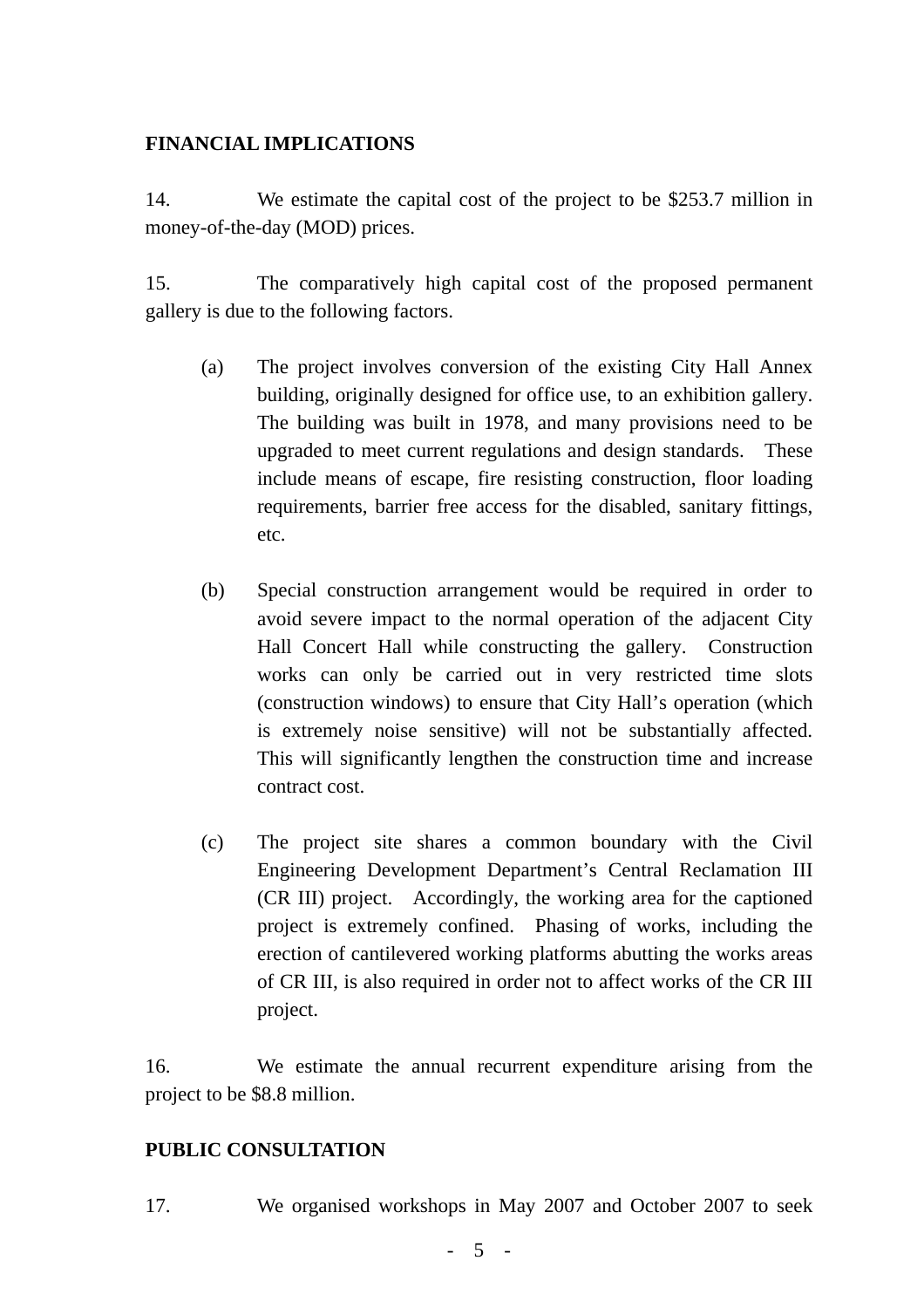views on the proposed permanent gallery from the relevant professional institutes, namely, Hong Kong Institute of Planners, The Hong Kong Institute of Architects, The Hong Kong Institution of Engineers, The Hong Kong Institute of Landscape Architects and The Hong Kong Institute of Surveyors. We received positive views on the project from the institutes. We also consulted the Central & Western District Council on 13 September 2007. Members supported the project.

### **ENVIRONMENTAL IMPLICATIONS**

18. The project is not a designated project under the Environmental Impact Assessment Ordinance (Cap. 499). The project will not cause any long-term environmental impact.

19. In view of the Gallery's proximity to the concert hall in City Hall, we will control noise, dust and site run-off nuisances to within established standards and guidelines through the implementation of mitigation measures in the relevant contracts during construction. These include the use of silencers, mufflers, acoustic lining or shields for noisy construction activities, frequent cleaning and watering of the sites, and the provision of wheel-washing facilities. Noisy works will be implemented only in a 3-month construction window during 7:00 am to 1:00 pm and in 12 morning sessions per month throughout the contract period in order to minimize the effect on City Hall users.

## **ENERGY CONSERVATION MEASURES**

20. The project has adopted various forms of energy efficient features, including-

- (a) for artificial lighting, energy efficient T5 fluorescent tubes, compact fluorescent lamp with electronic ballast, LED exit lights and occupancy sensor control will be widely used;
- (b) for lift and escalator installation, we would install:
	- (i) automatic on/off switching of lighting and ventilation fan inside all lifts; and
	- (ii) service-on-demand for the operation of escalators; and
- (c) for the air conditioning system, demand control of fresh air supply with Carbon Dioxide  $(CO_2)$  sensors will be adopted;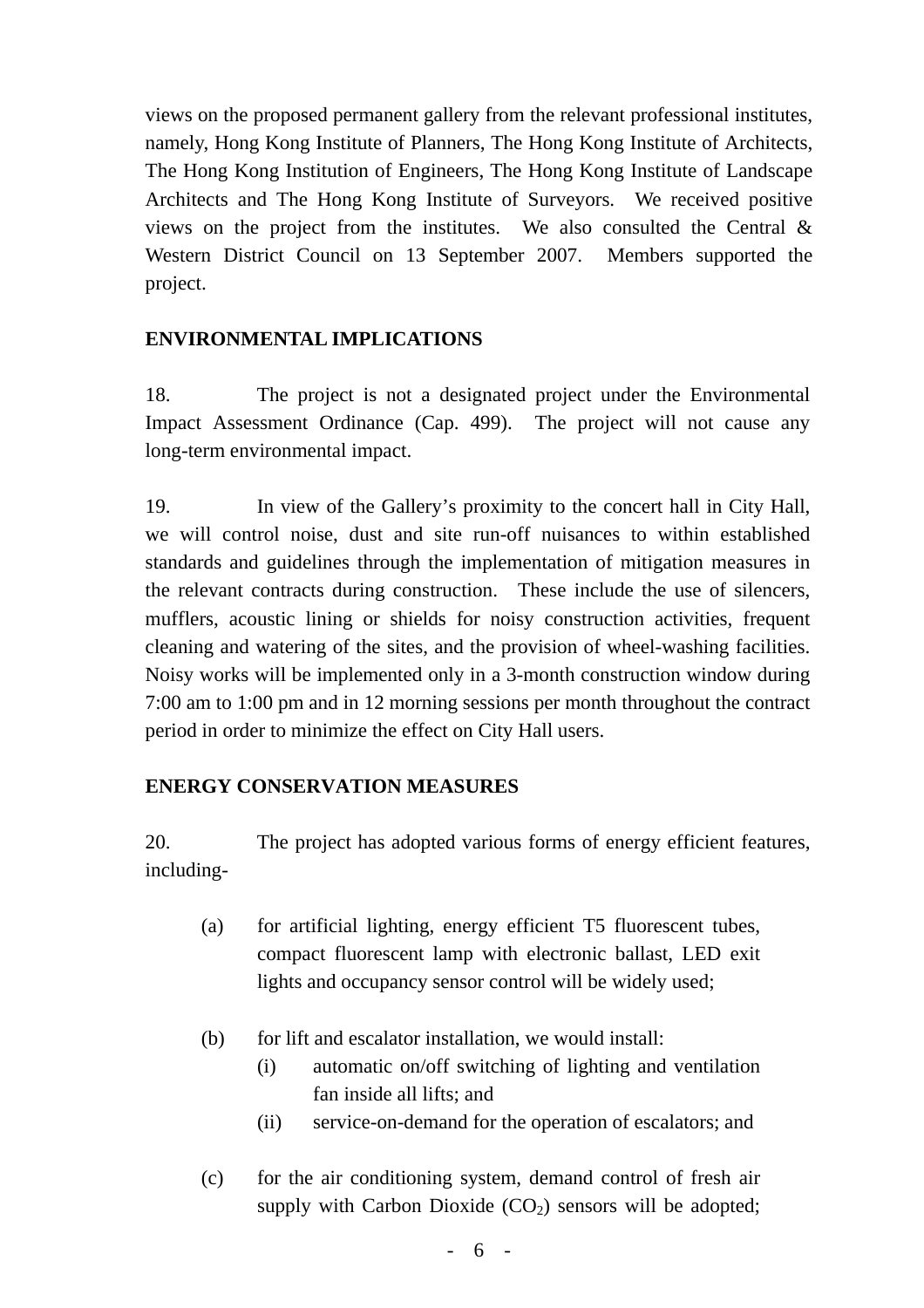and heat reclaim of exhaust air to pre-cool the intake air will be provided.

21. For renewable energy technologies, one of the themes of the exhibition, a small scale wind turbine and sunlight collection system would be adopted for demonstration purpose.

22. A vertical green trellis would be installed at the western façade of the building to shelter the staircase and lobby from solar heat gain.

23. The project is an adaptive re-use of the former Urban Council Chamber. The re-use of the reinforced concrete structure has reduced construction waste and extended the useful life of existing fabrics. The existing sea-water cool chiller plant will also be retained.

24. The total estimated additional cost for adoption of the above features is around \$2.4 million. There will be about 9% energy savings in the annual energy consumption.

# **HERITAGE IMPLICATIONS**

25. This subject site is adjacent to the City Hall Low Block which is a heritage site identified by the Antiquities & Monuments Office (AMO). Three existing balconies from the City Hall Low Block protrude into the City Hall Annex site. A design solution will be developed by the Architectural Services Department to accommodate the three balconies to the satisfaction of AMO. AMO has confirmed that no Heritage Impact Assessment is therefore required for the works at the City Hall Annex.

# **LAND AQUISITION**

26. This project does not require land acquisition.

# **WAY FOWARD**

27. We will seek the approval of the Public Works Subcommittee and the Finance Committee on 13 June and 4 July 2008 respectively for funding the above project.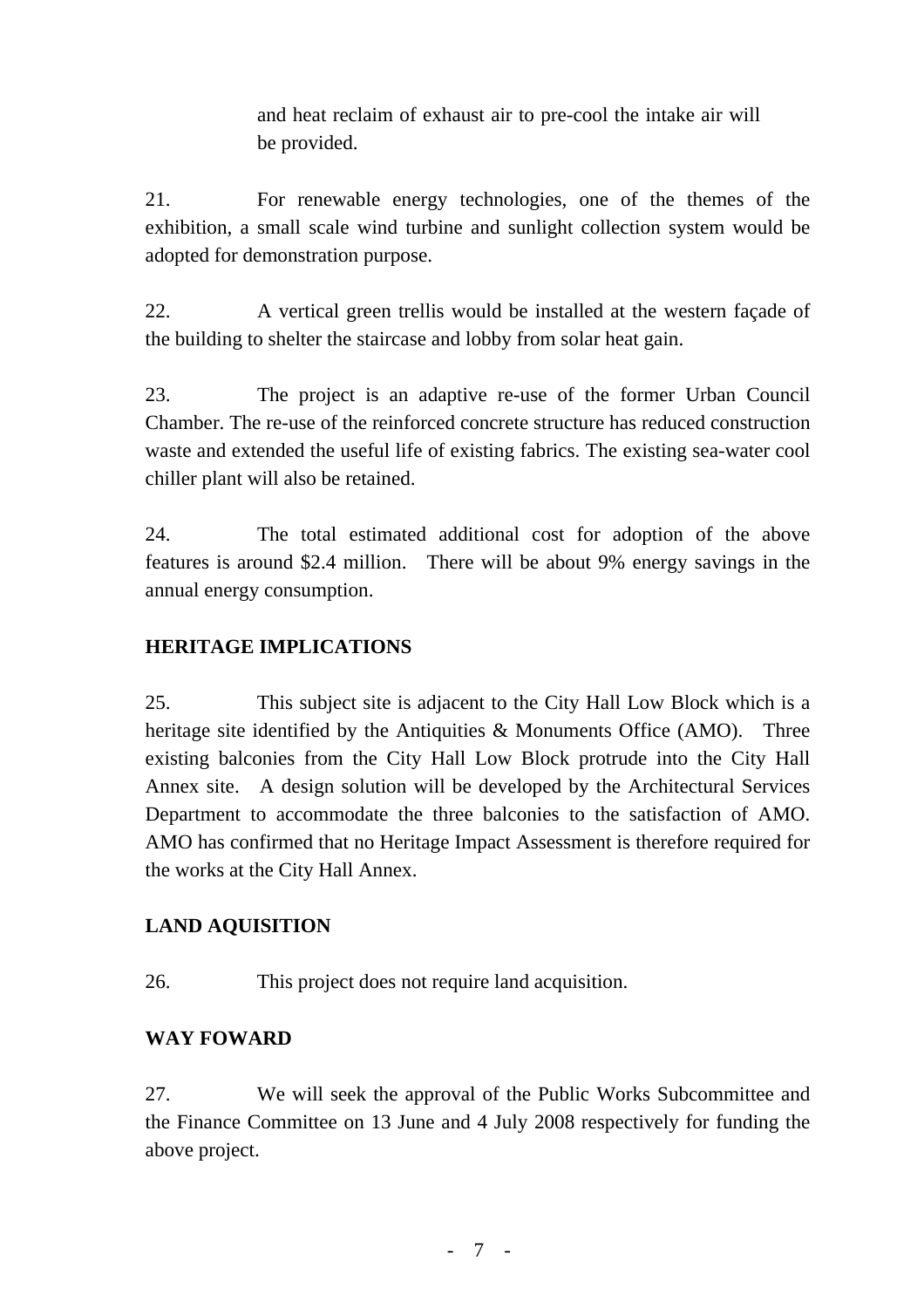## **ATTACHMENT**

- Enclosure 1 : Location Plan of the Proposed Permanent Gallery
- Enclosure 2 : Views of the Existing Gallery and the Proposed Permanent Gallery (Artist's Impression)

**Development Bureau May 2008**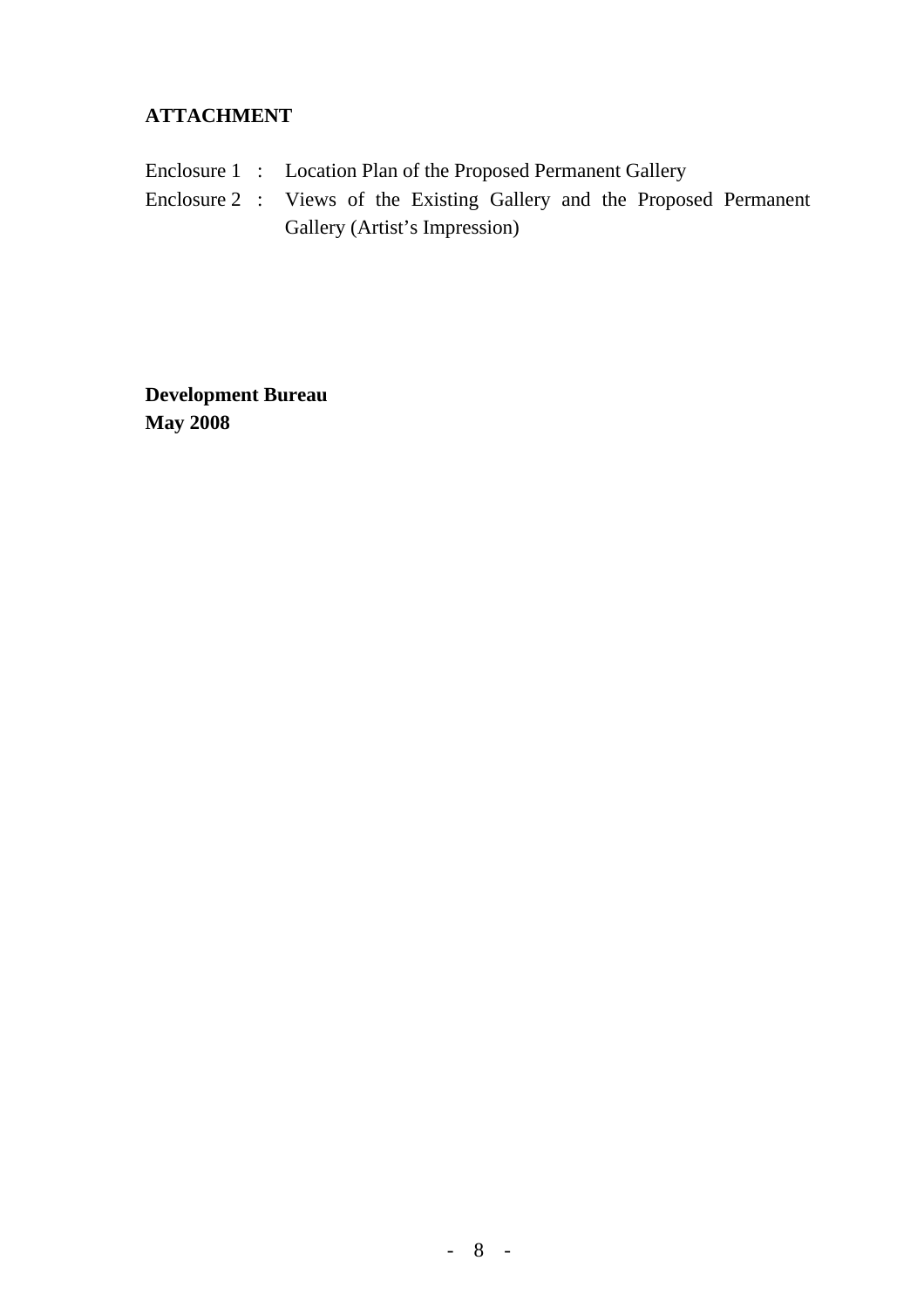### 附件 1 Enclosure 1

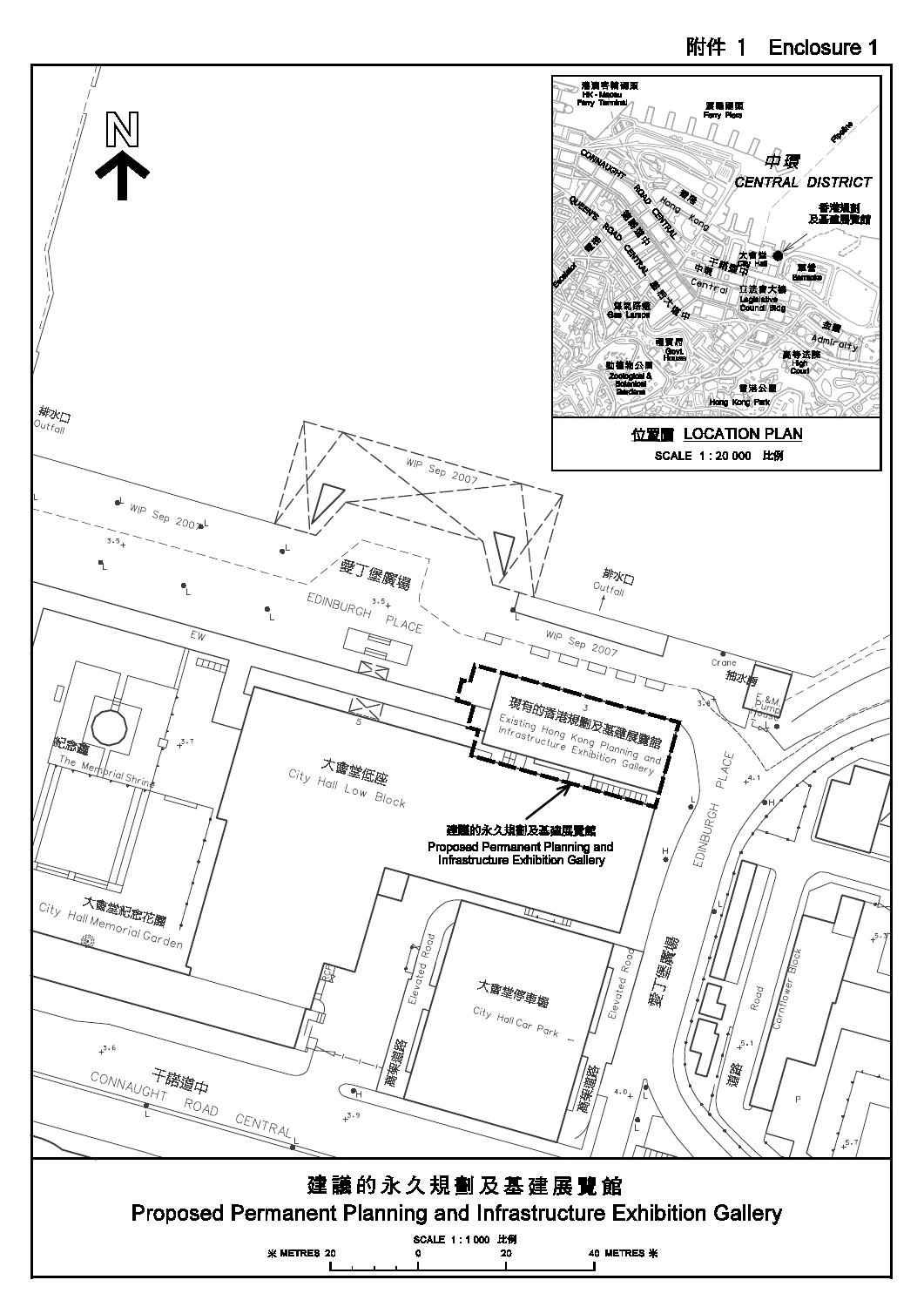從西北面望向現在的展覽館及辦公樓  $\blacktriangledown$  View of the existing gallery  $\&$  office building from the north-west



 從愛丁堡廣場望向展覽館的外觀圖  $\blacktriangledown$ Exterior view of the Planning & Infrastructure Planning Gallery from Edinburgh Place